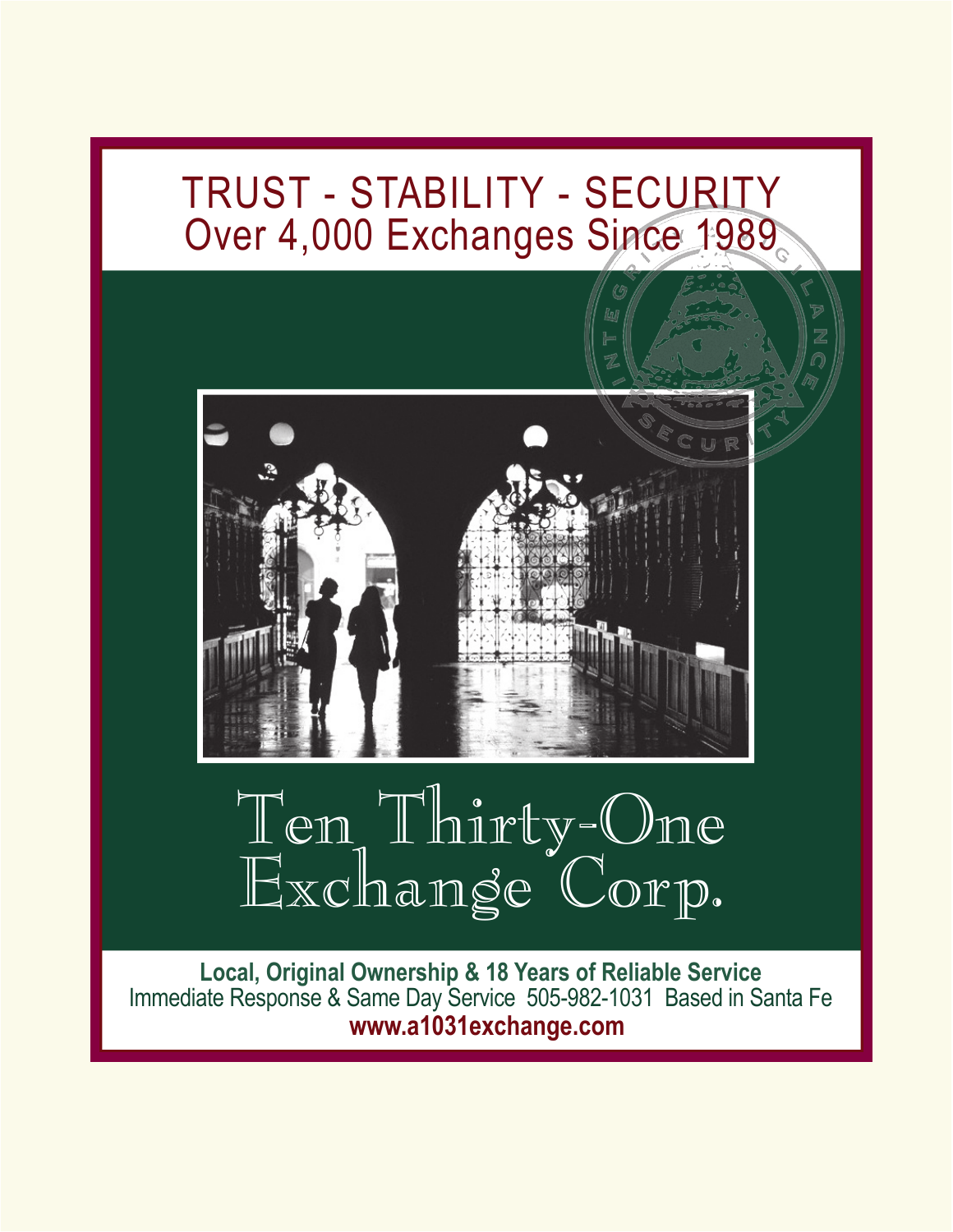## ANSWERS TO FREQUENTLY ASKED QUESTIONS



## Ten Thirty-One Exchange Corp.

SERVING AS A QUALIFIED INTERMEDIARY FOR OVER 4000 EXCHANGES SINCE 1989

> Founded In 1989

- > Over \$1 Billion Worth Of Property Exchanged
	- > Transactions Closed In All 50 States

> Member Of The Federation Of Exchange Accommodators

> Experience With Every Type Of Exchange: Delayed, Reverse, Build To Suit, And Personal Property

> > Immediate Response With Same Day Service

## QUESTIONS?

Call Us at 800-500-1031 www.a1031exchange.com Based in Santa Fe, NM



What are the deadline dates for a 1031 exchange? From the date of close on the sale of Relinquished Property, you have 45 days to identify a Replacement Property and have 180 days to close on the purchase of Replacement Property.

What type of property qualifies for a 1031 exchange? Any type of real property that is considered an investment can be used in a 1031 exchange. This includes: vacant land, residential property, rental property and commercial property. Personal residences, vacation or second homes, stocks, bonds, or property that was purchased for immediate resale do not qualify for a tax-deferred exchange.

What amount should be re-invested into the Replacement Property to defer all taxes? The value of the Replacement Property should be of equal or greater value than the Relinquished Property and the debt on the Replacement property should be equal to or greater than the debt on the Relinquished Property in order to defer all capital gains taxes.

When should I start an exchange? You should contact us to start an exchange any time before the closing of the Relinquished Property has been completed.